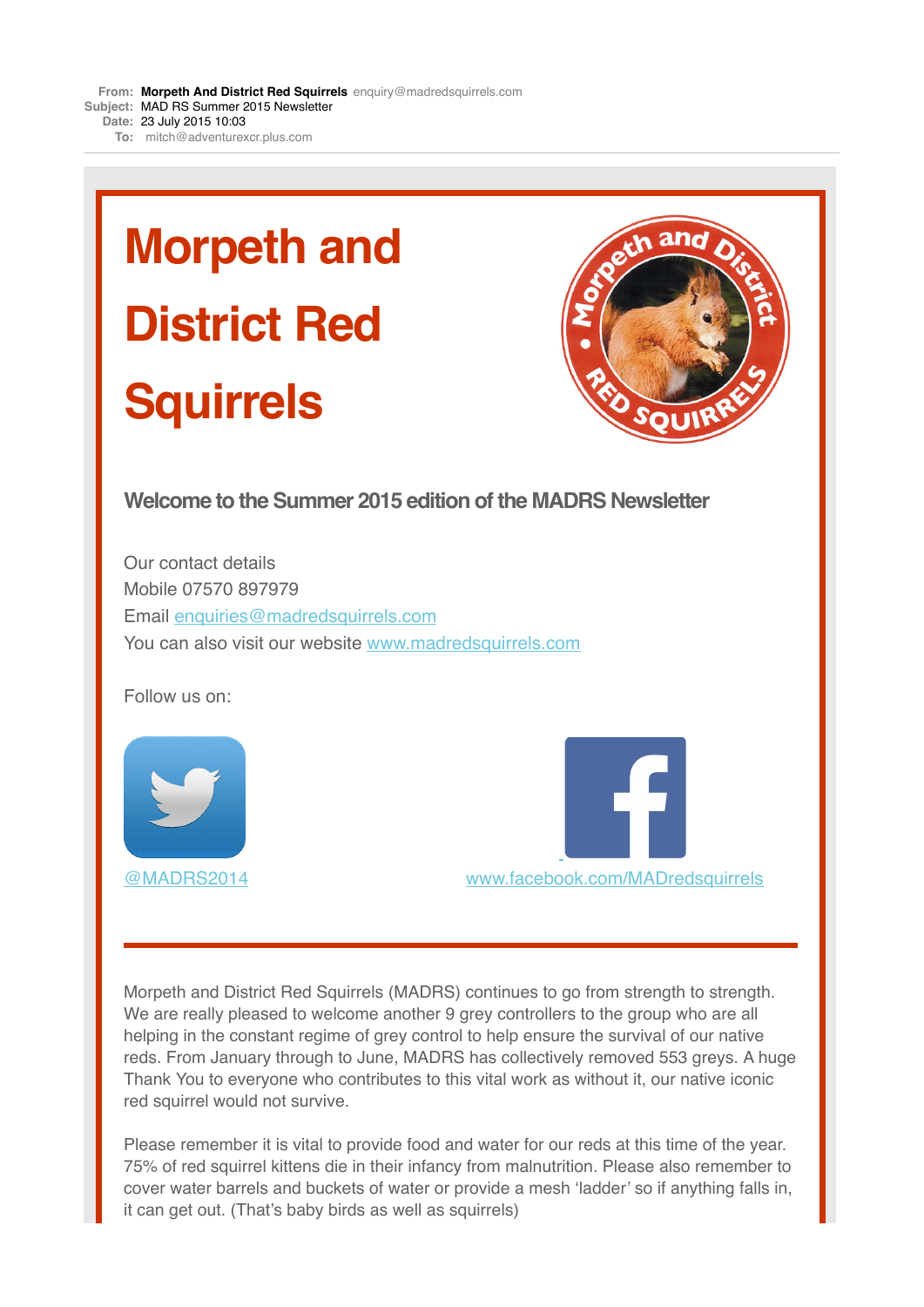## **Funding**

Since the previous newsletter we have been fortunate to have been given a generous donation from Bedlingtonshire Rotarians. I had the pleasure of attending one of their meetings, and dinner, to receive the cheque. We have also been allocated a large grant by the Ridley Family Charity specifically to fund grey control. This has enabled us to start the strategic grey control programme we have been planning since last year. We are grateful to both organisations but also to those local businesses and shop keepers who display our collecting boxes, every penny counts!

#### **Annual General Meeting**

This was held in Longhirst village hall on June 24. The "elections" returned the same people to serve as Joint Coordinators, Treasurer, Trapping advisor and Education lead although it must be admitted there was not an overwhelming rush of people wanting to take on these roles. We are pleased that Julia Meldrum and Chris Tomlinson are continuing as Core Group members. Mike Jeffrey has agreed to be co-opted for another year; we value his support and advice enormously. We would like to encourage anyone who is interested in joining the Core group to contact us, fresh ideas and skills are always welcome. We considered the activities undertaken by MAD RS over last year; the annual report should be available on the web site for those of you not able to hear Sue's presentation. Our role in examining planning applications was also discussed, increasingly such applications are threatening native wildlife and we have lodged objections where we think these are justified.







MADRS members Kate Weightman, Chris Tomlinson and Julia Meldrum meet with Steven Sykes at Kirkley Hall. MADRS has established a link with Kirkley to provide care and rehabilitation for any poorly or injured red squirrels.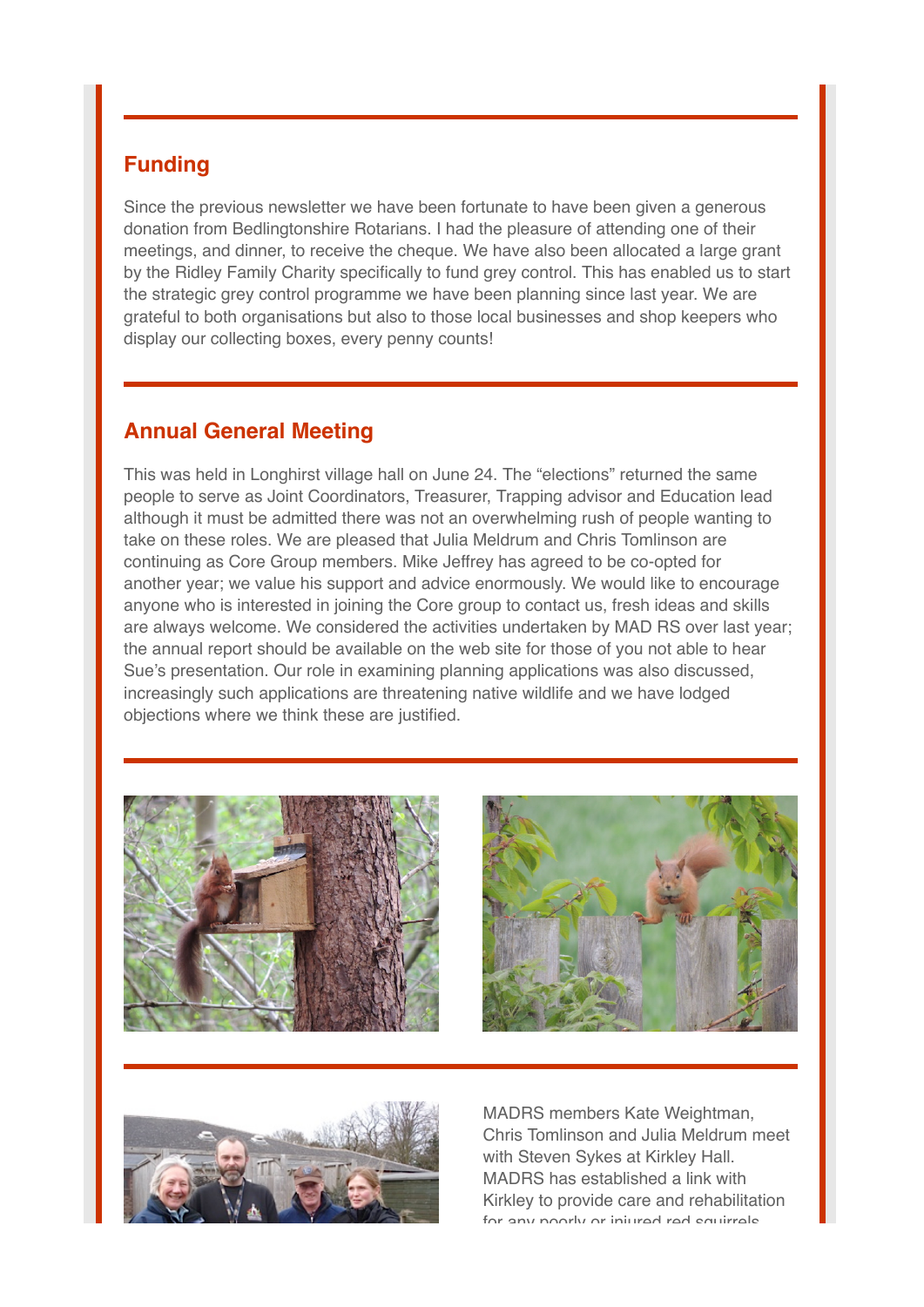

for any poorly or injured red squirrels. Kitty, the red squirrel featured in Tales from Northumberland with Robson Green, was one of the MADRS orphaned kittens successfully reared and released back to the wild by the staff at Kirkley.

### **Cramlington & District Red Squirrel Group**

CADRSG were officially formed in October 2014. We currently have five members in the team looking after approximately 80 feeders in the area, spanning the district from Arcot /Plessey in the West, to South Newsham, New Hartley & Seaton Delaval to the East.

We have Red strongholds in the New Hartley Woodlands & East Cramlington Nature Reserve with the odd Grey incursion in the latter. The Reds are not only hanging on but starting to increase their numbers at Arcot, where we are carrying out Grey control on a more regular basis. However this will be ongoing (along with Plessey Woods, where we plan to start some work) as the Grey population of the Blagdon Estate continue to push out to the East. We are looking to extend our area to Holywell Dene at some stage, securing woodland in the hope that the Reds at New Hartley will push out back into the fringes of North Tyneside.

We are looking to increase the number of the group to help carry out this work, so if anyone knows of anybody in the area that could monitor feeders etc for us, please put them in touch with us. We can be contacted at the email address below.

John Carr Coordinator, CADRSG Email – john.carr.2000@hotmail.co.uk





Team member John Kelly displays his MADRS conservation sign on his van.

## **A 'Grey' Night**

Our second 'Trappers' Night was a little delayed but when everyone finally got together,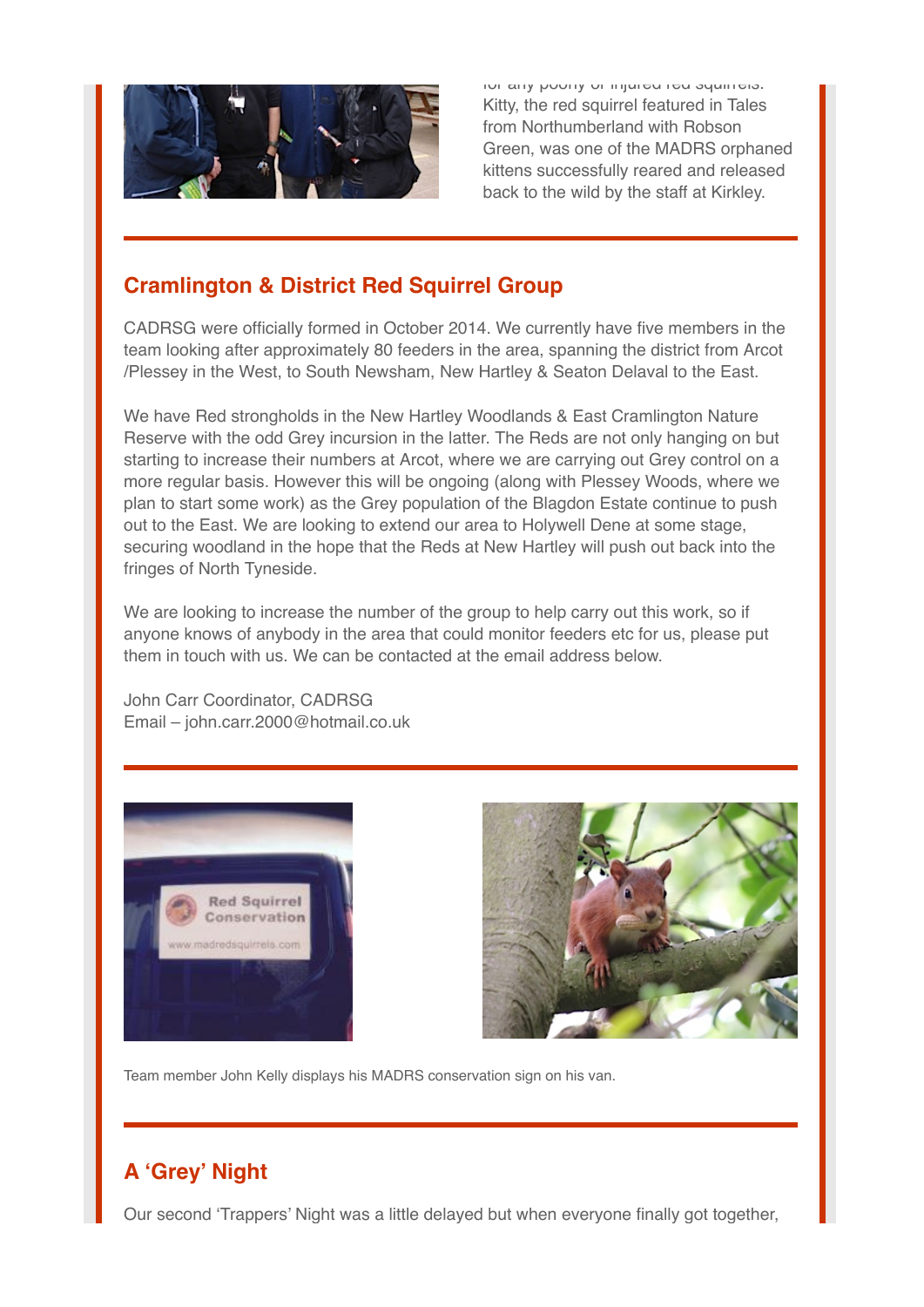we had a really enjoyable night. 'Trappers Night' as we call it, is organised by the Core Group who invite all our Grey control team for a pint to say thank you and generally to catch up together. We meet at a local pub where the landlady does us proud with lovely sandwiches to be washed down with the pint. The pint and sandwiches are paid for by the Core Group members themselves, we do not take any monies from MADRS funds as this is all spent on red squirrel conservation. This is our little thank you to the team for the great work they do.

The Grey control team are essential members of our group They do the necessary work of trapping and shooting and removing grey squirrels that have ventured in to our area. No one in the group enjoys this task, but if we are to preserve and grow the red squirrel populations in our area, it just has to be done and we are very grateful that they are so efficient with their response to grey sightings reported by the general public. We now have about 17 'Trappers' who cover our area really and the group is steadily growing. At the time of this newsletter, over 550 greys have been removed so far this year. This has already exceeded last years total and reflects on the increased number of control team members.

The informal meeting is, of course, open to anyone who is interested in our work and we were fortunate to have some friends and neighbours of Alan Richardson along. They also feed the red squirrels in their garden and we did enjoy meeting up with them and getting to know them.

If you are interested and have some time to help with grey control then do contact the group.

#### **Gallagher Park**

In 1968, The Bedlington "D" Doctor Pit closed. In 1970, the spoil heap and colliery buildings were reclaimed by Northumberland County Council. This area was landscaped to create a new outdoor recreational facility, covering 70 acres, that is now known as Gallagher Park.

This extensive park is managed by a steering group made up of Friends of Gallagher Park, Bedlington Forum, East Bedlington Parks Council, Bedlington Development Trust and Barnesbury Cycling Club; all of whom meet up every 3 months to make decisions on how to move forward with the park.

To mark the London 2012 Olympic Games, the park was designated a "Queen Elizabeth II Field" as part of a national initiative to provide long-term safeguards for outdoor recreation areas. This honour was bestowed to encourage the public to participate in all kinds of physical recreation.

Gallagher Park boasts coniferous and deciduous woodlands, wildflower meadows, large grassed areas and playing fields. There are 3 football pitches, used by Saturday & Sunday football clubs, a BMX cycle track, downhill mountain bike tracks and a multi-unit games area. A long path from Schalksmuhle Road to Rothesay Terrace provides a slowly winding path through the park on which to take a leisurely stroll, a jog, a bike ride or a dog walk. There are seats and benches dotted along the way if you need to rest and if you look closely, you will spot that some of the benches are held aloft by Bedlington's famous terriers; there are also picnic tables available for use.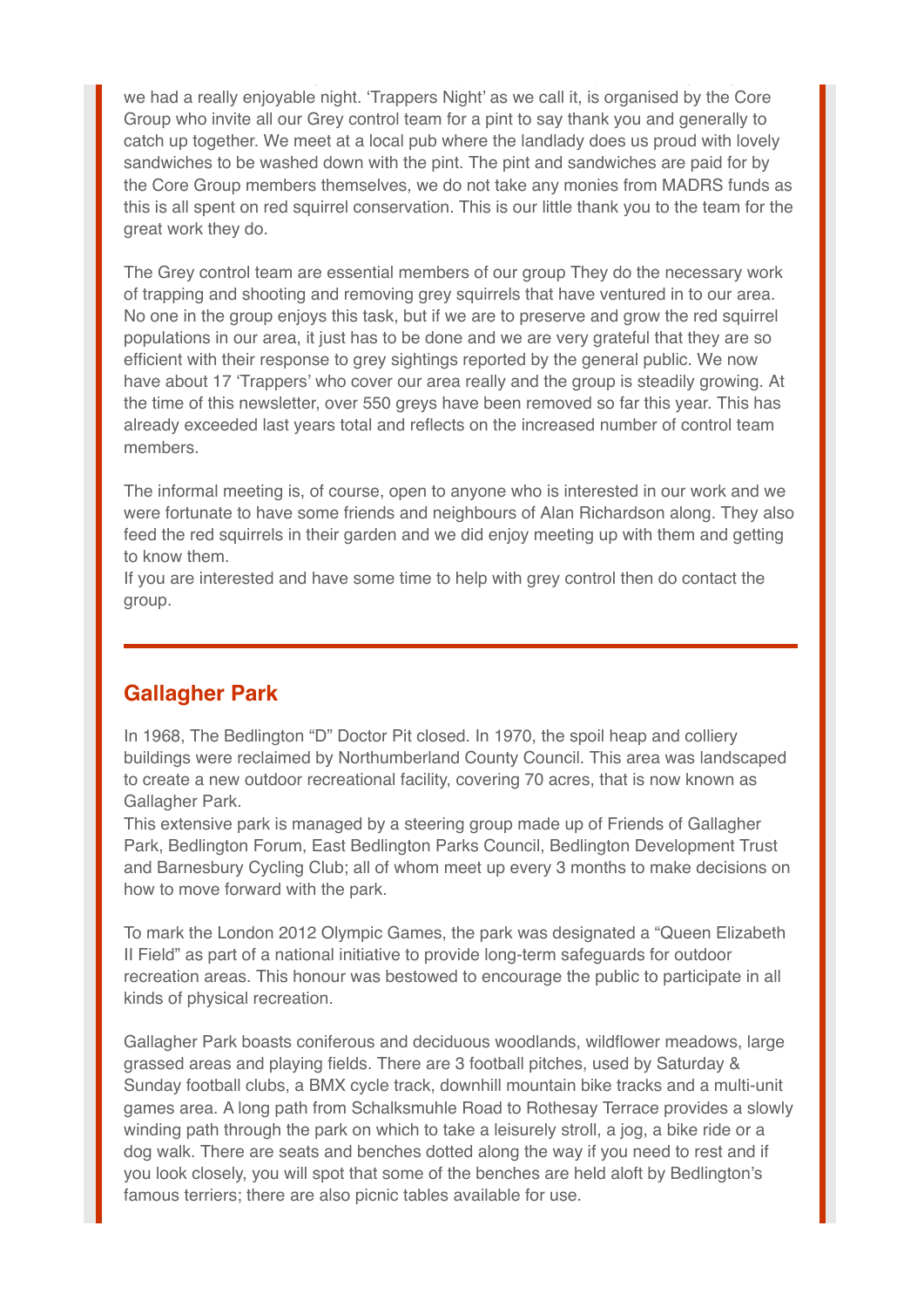Beside the children's play park stand 3 metallic statues of Sir Daniel Gooch, Dr John Brown and Mary Weightman, all of whom were chosen by the people of Bedlington to represent the local community.

Sir Daniel Gooch was an engineer who learnt his trade at Bedlington Ironworks. He later moved on to work for Brunel and designed many steam engines. He then helped to engineer the first telegraph cable under the Atlantic Ocean, linking the United Kingdom with the United States of America.

Dr John Brown was a local GP who gave much of his time voluntarily helping the town's mining community; teaching miners first aid and often heading into the mine to treat injured workers. He would often give his service for free if his patients couldn't afford to pay.

Mary Weightman founded the local People's Animal Welfare Service charity (PAWS). Once she retired from the charity, she actively continued to fundraise to help animals in the area.

The wildlife that inhabit Gallagher Park include a wide variety of birds, including song thrush, green finch, robin & tit; deer can be seen – if you are lucky – in the thick woodland; and of course, our beloved red squirrels. In 2014, 2 squirrel nesting boxes were mounted 60 feet high in the trees. If you walk beside the fir trees near the Schalksmuhle Road entrance, you will see that animal lovers leave 'monkey' nuts at the base of the fir trees for a treat for the squirrels. The reds can often be seen scampering over the grass and path to visit the gardens that border the park where many residents have feeders especially erected for their visits.

The next possible projects for the park are a skateboard park, a pavilion, 3 dias installations for maps of the park and especially formulated walking trails. We are so lucky to have such a lovely outdoor space right in the middle of Bedlington.

Lynne Metcalff

#### **Woodruff Wood News**



wildlife, well-being, woodfuel, warmth

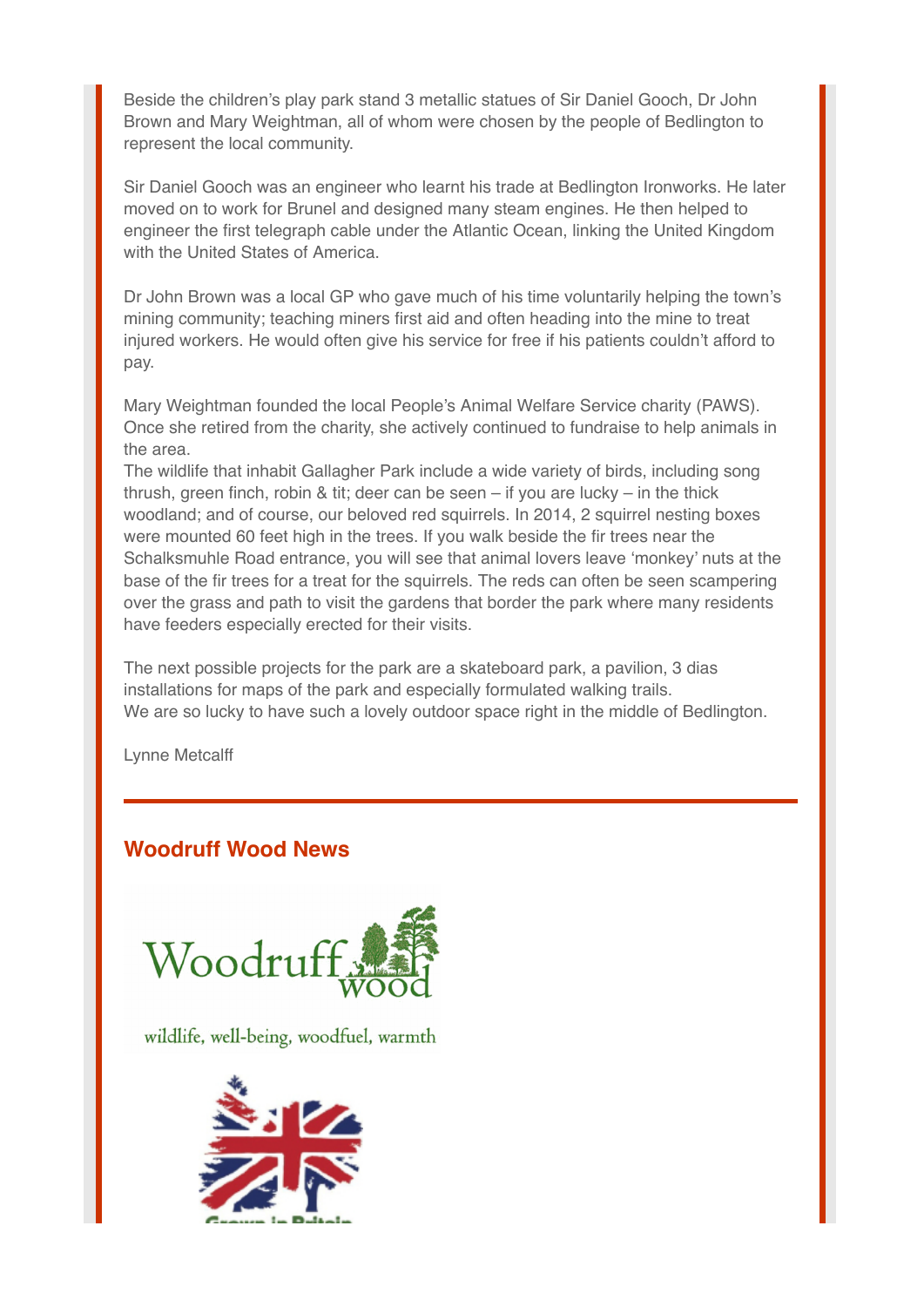#### **Srown in pritain**

Following on from our article in the winter newsletter whereby we introduced ourselves and our wood, we hoped it might be of interest to write a series of pieces about Woodruff Wood throughout the seasons. Woodland management, history, wildlife & biodiversity and of course, our latest squirrel news will all feature.

Woodruff Wood is a semi-natural mixed species woodland. It has mostly regenerated naturally rather than been planted and is comprised predominantly of native species. Although not particularly big at 28 acres, the wide variety of habitats within, enable it to be host to an equally diverse range of wildlife. These habitat types are a mixture of broadleaved woodland, coniferous woodland, wet woodland, coppice, open spaces, rides & woodland edges and deadwood. All are valuable for different reasons but to start off with, we'll take a look at the latter mentioned habitat – deadwood.

Deadwood is an essential part of a 'healthy' wood and certainly should not be removed (unless it is deemed to be a health & safety risk). There is a misconception that woodland management means 'tidying up' Woodruff Wood by such activities as removing fallen, dead and decaying wood - not so!! In fact, up to a fifth of woodland species rely upon deadwood for all or part of their life cycle in the UK. Forestry guidelines recommend that all woodlands are managed for deadwood and this is true for Woodruff Wood with 18% being classified as deadwood. This percentage was calculated by choosing random 10m x 10m survey plots throughout the wood, counting the

number of both living and dead stems within each plot and averaging out the results.

Both standing and fallen deadwood are important habitats along with tree stumps and decaying wood. Species which depend upon deadwood include lichens, fungi, bryophytes, invertebrates, hole-nesting birds and mammals. Within Woodruff Wood, three important priority species which all nest/roost within deadwood are Willow Tits, Tree Sparrows and bats. The Willow Tit in particular is in desperate need of our help as numbers have declined by 83% in the UK between 1995 and 2012. Therefore, as part of our management, we have created a mosaic of tree stumps within one of the woodland's wildlife corridors. Once these stumps have had time to decay, it is hoped that the Willow Tits will excavate rot holes within them to create nesting sites. Time will tell if this technique proves successful but in the meanwhile we'll just have to be patient.

#### **Squirrel News**

Following on from the outbreak of squirrelpox amongst our resident population of Red Squirrels last November, no sightings have been observed since that time. However, we are keeping our feeders topped up with peanuts in shell and these have been going down in recent weeks – so we remain optimistic that a small number of Reds have either survived or moved in from elsewhere.

Broken peanut shells lie discarded beneath the feeders hence our belief that this is due to fresh squirrel activity.

We did though, hear a strange 'thudding' sound whilst walking in the wood one evening last week. On looking in the direction of the noise, a Jay was seen flying away from a feeder. We had suspected for a while that something other than squirrels were also helping themselves to the food and so finally we had the proof – the thudding noise was the wooden feeder lid closing after the Jay had lifted it to 'steal' a peanut!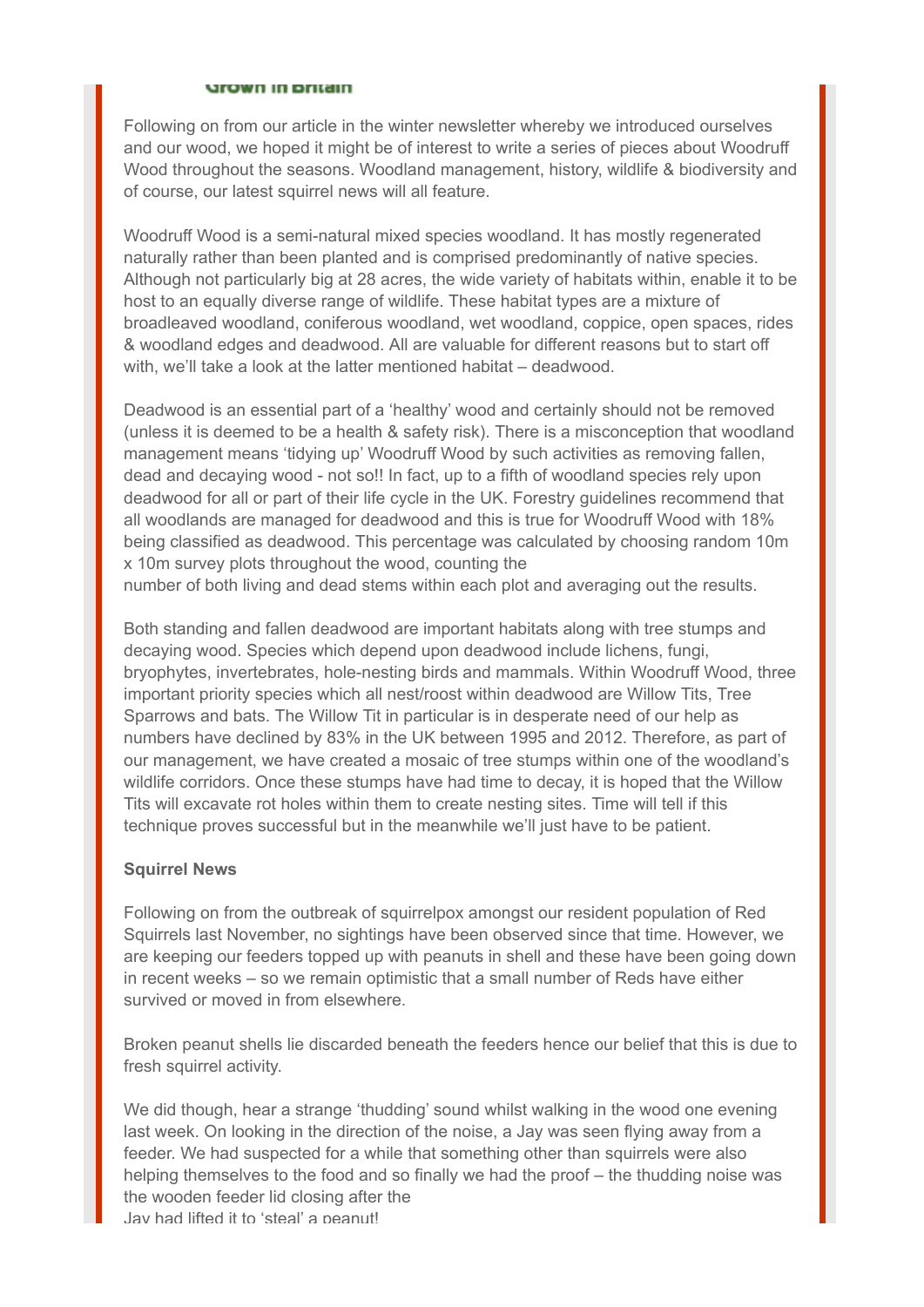If you would like further information, please feel free to contact us on: T: 07525 841361

E: info@woodruffwood.co.uk W: www.woodruffwood.co.uk

Julia Meldrum and Chris Tomlinson

Jay had lifted it to 'steal' a peanut!

#### **NEWS IN BRIEF**

- Excellent article about MADRS in Morpeth Herald w/c Thursday July 9th
- MADRS attended a very successful Cambo Village fete.
- New squirrel group set up at Burgham.
- $\bullet$  Sightings in this area can be reported to Vicky at bpsquirrel6@gmail.com
- North East Red Squirrels has gained charity status more details in the next newsletter

August 4 I shall be with Katy Cook of Red Squirrels Northern England at Plessey Woods from 10am for a repeat of last summer's successful 'red squirrel day'. It is an excellent opportunity for children (and their grownups!) to learn more about squirrels, go on a wild life walk and generally enjoy the surroundings. If you are able to join me please get in touch: Kate 01670 515504



MADRS Ranger Fund

We have a MADRS Ranger account set up with HSBC (which is separate from the main MADRS account) and all monies received into this account are solely for the funding of this project. Please contact us if you are interested in supporting this venture and we can give you more information and either email or post a standing order form to you.

Our grateful thanks to those who have already contributed to the Ranger project.

As always, a huge thank you to everyone who contributes to the continuing work and success of MADRS. It is a collective effort from our grey control team, poster distributors, squirrel feeders and feeder makers, squirrel spotters and reporters, our 'core' team, our Twitter and Facebook page looker afterers……the list is endless.

Very many thanks to everyone who contributes to helping to ensure the ongoing survival of our native red squirrel.

#### *Morpeth and District Red Squirrels*

*All red squirrel images kidnly provided by Mark Legard, Stannington*